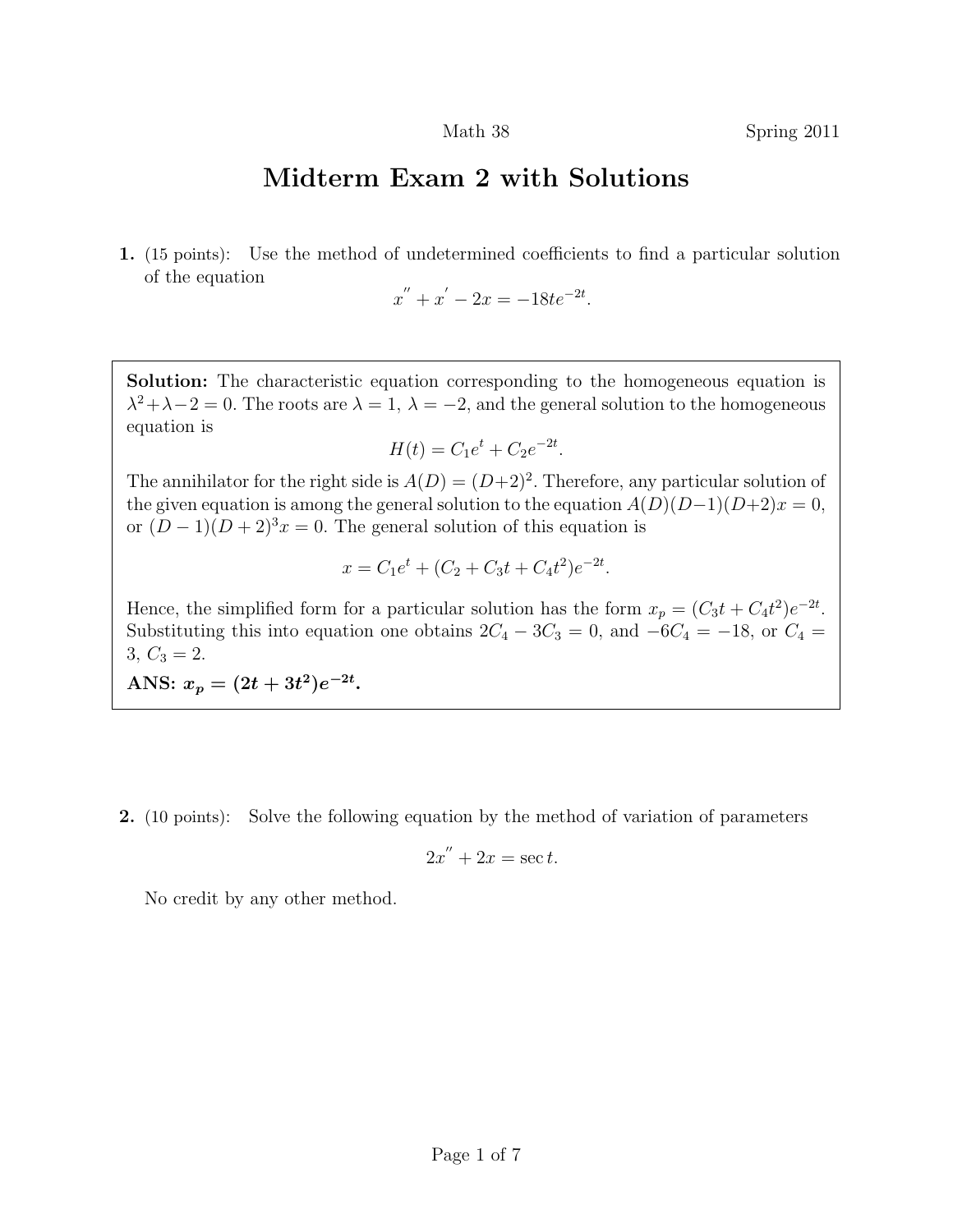**Solution:** The functions  $h_1(t) = \cos t$  and  $h_2(t) = \sin t$  generate the general solution to the homogeneous equation  $2x'' + 2x = 0$ . Hence, we look for a particular solution in the form

$$
x_p = c_1(t) \cos t + c_2(t) \sin t.
$$

The system

$$
\cos(t)c'_1 + \sin(t)c'_2 = 0,
$$
  
-
$$
\sin(t)c'_1 + \cos(t)c'_2 = \frac{1}{2}\sec t,
$$

has a solution  $c'_1 = -\frac{1}{2}$  $\frac{1}{2}$  tan t and  $c_2' = \frac{1}{2}$  $\frac{1}{2}$ , yielding  $c_1(t) = \frac{1}{2} \ln |\cos t|$  and  $c_2(t) = \frac{t}{2}$ . ANS:  $x(t) = c_1 \cos t + c_2 \sin t + \frac{1}{2} \cos t \ln |\cos t| + \frac{t}{2} \sin t.$ 

3. (10 points): Find the Laplace transform of the following functions:

(a) 
$$
te^{-t} \sin 2t
$$
  
\n(b) 
$$
\begin{cases}\n2, & \text{if } t < 2, \\
t, & \text{if } 2 \le t < 3, \\
e^{t-3} + 3, & \text{if } 3 \le t.\n\end{cases}
$$

## Solution:

- (a) By the First Differentiation Formula,  $\mathcal{L}[t \sin(2t)](s) = -\frac{d}{ds} \left[ \frac{2}{s^2 + 1} \right]$  $\frac{2}{s^2+4}$ = 4s  $\frac{16}{(s^2+4)^2}$ . Then, by the First Shift Formula,  $\mathcal{L}[e^{-t}t\sin(2t)](s) = \frac{4(s+1)}{[(s+1)^2+4]^2}$ . (b)  $\mathcal{L}[2+u_2(t)\cdot(t-2)+u_3(t)\cdot[e^{t-3}+3-t]](s) = \frac{2}{s}$ s  $+e^{-2s}\mathcal{L}[t](s)+e^{-3s}\mathcal{L}[e^{t}-t](s)=$ 2 s  $^{+}$  $e^{-2s}$  $\frac{1}{s^2} + e^{-3s}$ 1  $s-1$  $-\frac{1}{4}$  $\frac{1}{s^2}$  (Second Shift Formula).
- 4. (10 points): Find the inverse Laplace transform of the following functions: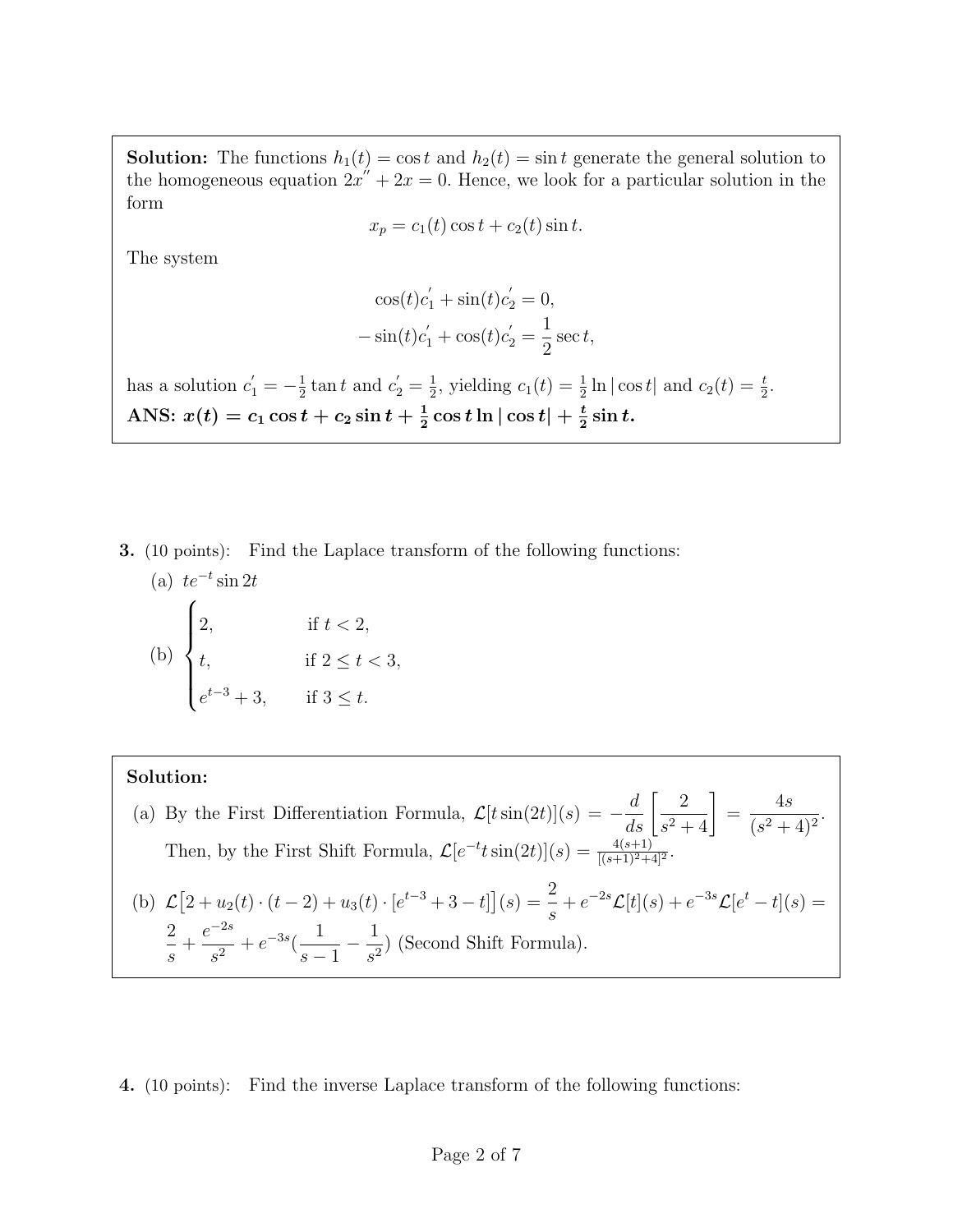(a) 
$$
\frac{e^{-s}(1+s)}{2(s^2+1)}
$$
  
(b) 
$$
\frac{s}{s^2-2s+2}
$$

Solution:  
\n(a) 
$$
\mathcal{L}^{-1} \left[ \frac{e^{-s}(1+s)}{2(s^2+1)} \right](t) = \frac{1}{2} u_1(t) \left( \cos(t-1) + \sin(t-1) \right)
$$
. (Second Shift Formula).  
\n(b)  $\mathcal{L}^{-1} \left[ \frac{s}{s^2 - 2s + 2} \right](t) = \mathcal{L}^{-1} \left[ \frac{s-1}{(s-1)^2 + 1} + \frac{1}{(s-1)^2 + 1} \right](t) = e^t (\cos t + \sin t)$ .  
\n(First Shift Formula).

- **5.** (10 points): Use the following steps to compute the convolution  $t * (\sin t e^t)$ :
	- (a) find the Laplace transform of  $t * (\sin t e^t)$ ;
	- (b) find a partial fraction decomposition of the Laplace transform obtained in Part (a);
	- (c) find the inverse Laplace transform of the partial fraction decomposition found in Part (b).

## Solution:

(a) 
$$
\mathcal{L}[t * (\sin t - e^t)] = \mathcal{L}[t] \cdot \mathcal{L}[\sin t - e^t] = \frac{1}{s^2} \left( \frac{1}{1+s^2} - \frac{1}{s-1} \right)
$$
  
\n(b)  $\frac{1}{s^2} \left( \frac{1}{1+s^2} - \frac{1}{s-1} \right) = \frac{1}{s^2(1+s^2)} - \frac{1}{s^2(s-1)} = \frac{1}{s^2} - \frac{1}{1+s^2} - \frac{s-(s-1)}{s^2(s-1)} = \frac{1}{s^2} - \frac{1}{1+s^2} - \frac{1}{s(s-1)} + \frac{1}{s^2}$   
\n $= \frac{2}{s^2} - \frac{1}{1+s^2} - \frac{1}{s-1} + \frac{1}{s}.$   
\n(c)  $t * (\sin t - e^t) = \mathcal{L}^{-1}[\frac{2}{s^2} - \frac{1}{1+s^2} - \frac{1}{s-1} + \frac{1}{s}] = 2t - \sin t - e^t + 1.$   
\nANS:  $2t - \sin t - e^t + 1.$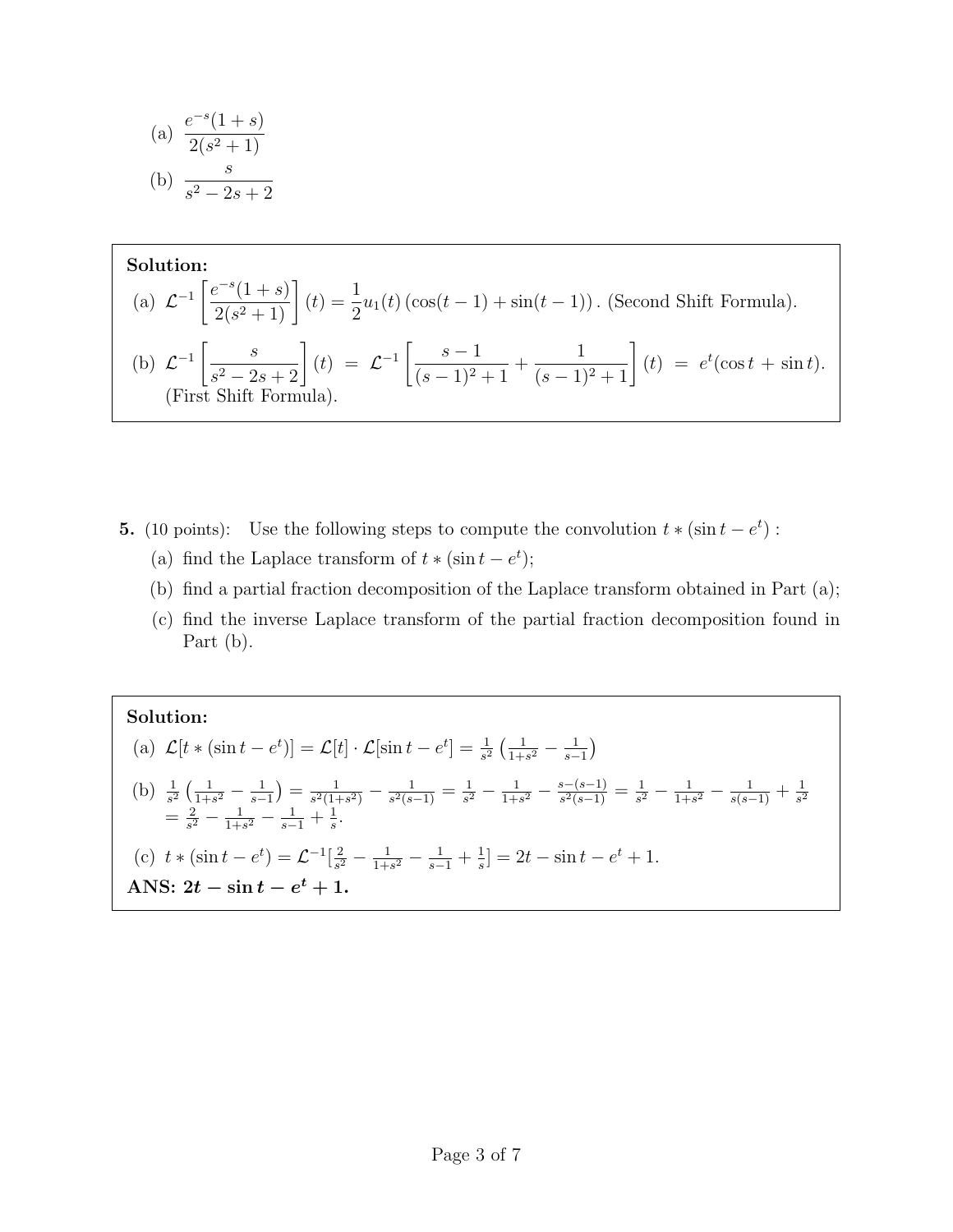**6.** (10 points): Compute  $\mathcal{L}^{-1}\left[\frac{1}{2\sqrt{2}}\right]$  $\frac{1}{s^2(s-2)}\right]$ using the convolution formula. No credit by any other method.

Solution: 
$$
\mathcal{L}^{-1} \left[ \frac{1}{s^2(s-2)} \right] (t) = \mathcal{L}^{-1} \left[ \frac{1}{s^2} \right] (t) * \mathcal{L}^{-1} \left[ \frac{1}{s-2} \right] (t) = t * e^{2t} = \int_0^t ue^{2(t-u)} du
$$
  
\n $= e^{2t} \int_0^t ue^{-2u} du = e^{2t} (\frac{1}{4} - \frac{t}{2}e^{-2t} - \frac{1}{4}e^{-2t}).$   
\nANS:  $\frac{e^{2t}}{4} - \frac{t}{2} - \frac{1}{4}.$ 

7. (15 points): Solve the following initial value problem

$$
x'' - 4x' + 5x = f(t),
$$
  

$$
x(0) = 0, x' = 1,
$$

where 
$$
f(t) = \begin{cases} 5, & \text{if } t < 1 \\ 0, & \text{if } 1 \leq t. \end{cases}
$$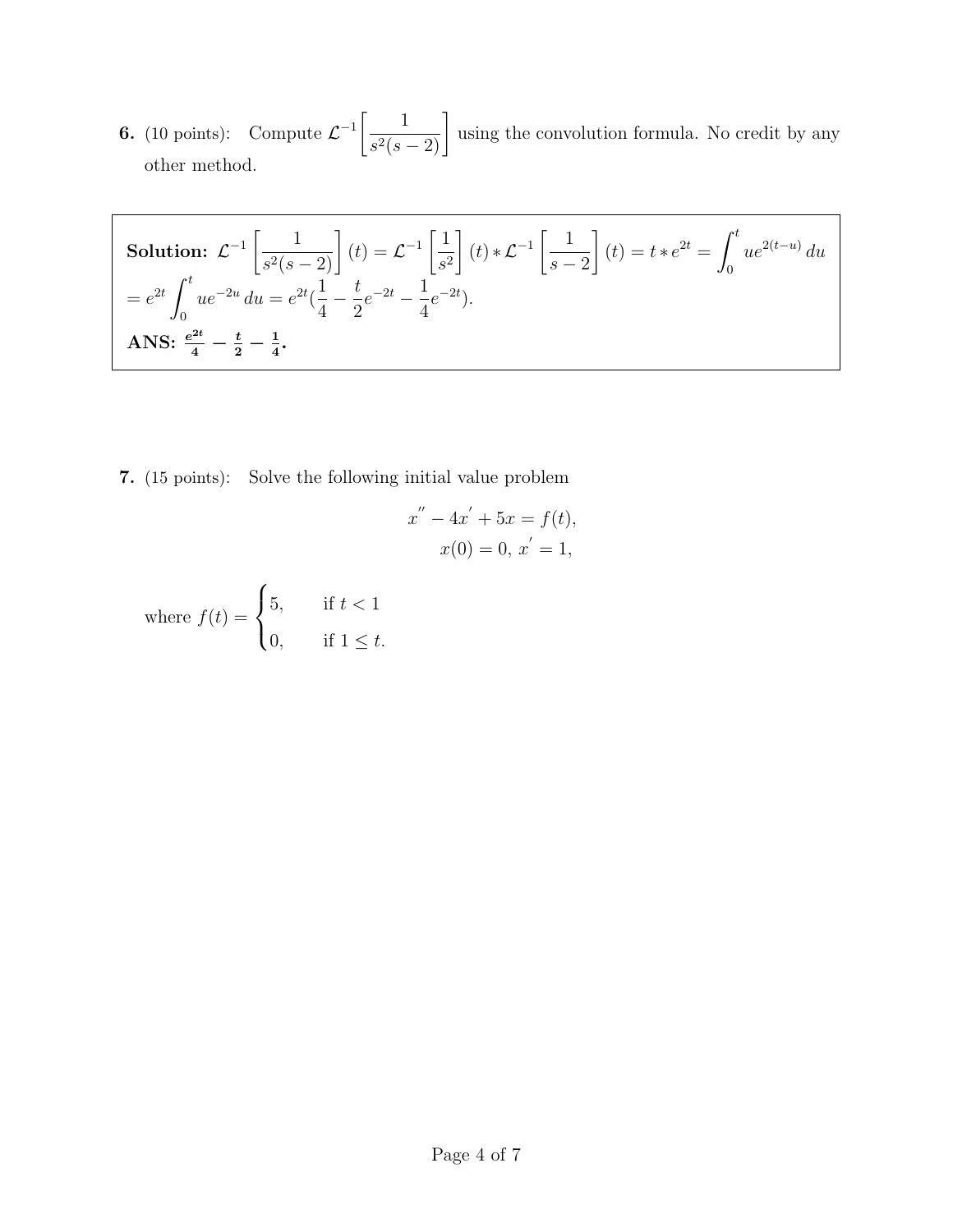Solution: Applying the Laplace transform to both sides of the equation we have

$$
(s2 - 4s + 5)\mathcal{L}[x] - 1 = \frac{5}{s} - e^{-s}\frac{5}{s},
$$

so

$$
\mathcal{L}[x] = \frac{1}{(s-2)^2 + 1} + \frac{5}{s[(s-2)^2 + 1]} - e^{-s} \frac{5}{s[(s-2)^2 + 1]}.
$$

Now we have to compute inverse Laplace transforms of these three terms on the right. The first term has the inverse

$$
\mathcal{L}^{-1}[\frac{1}{(s-2)^2+1}] = e^{2t} \sin t.
$$

Second term can be written in the partial fraction form

$$
\frac{5}{s[(s-2)^2+1]} = \frac{1}{s} - \frac{s-2}{(s-2)^2+1} + \frac{2}{(s-2)^2+1},
$$

therefore,

$$
\mathcal{L}^{-1}[\frac{5}{s[(s-2)^2+1]}] = 1 - e^{2t} \cos t + 2e^{2t} \sin t.
$$

Inverse of the third term due to the Second Shift Formula is

$$
\mathcal{L}^{-1}[e^{-s}\frac{5}{s[(s-2)^2+1]}] = u_1(t) \cdot [1 - e^{2(t-1)}\cos(t-1) + 2e^{2(t-1)}\sin(t-1)].
$$

Hence,

$$
x(t) = 1 - e^{2t} \cos t + 3e^{2t} \sin t - u_1(t) \cdot [1 - e^{2(t-1)} \cos(t-1) + 2e^{2(t-1)} \sin(t-1)].
$$

8. (10 points): Reduce the following higher order linear differential equations to equivalent systems (DO NOT SOLVE):

(a) 
$$
x'' + (e^t + t)x' = \sec t
$$
  
\n(b)  $(D+1)^3x = t$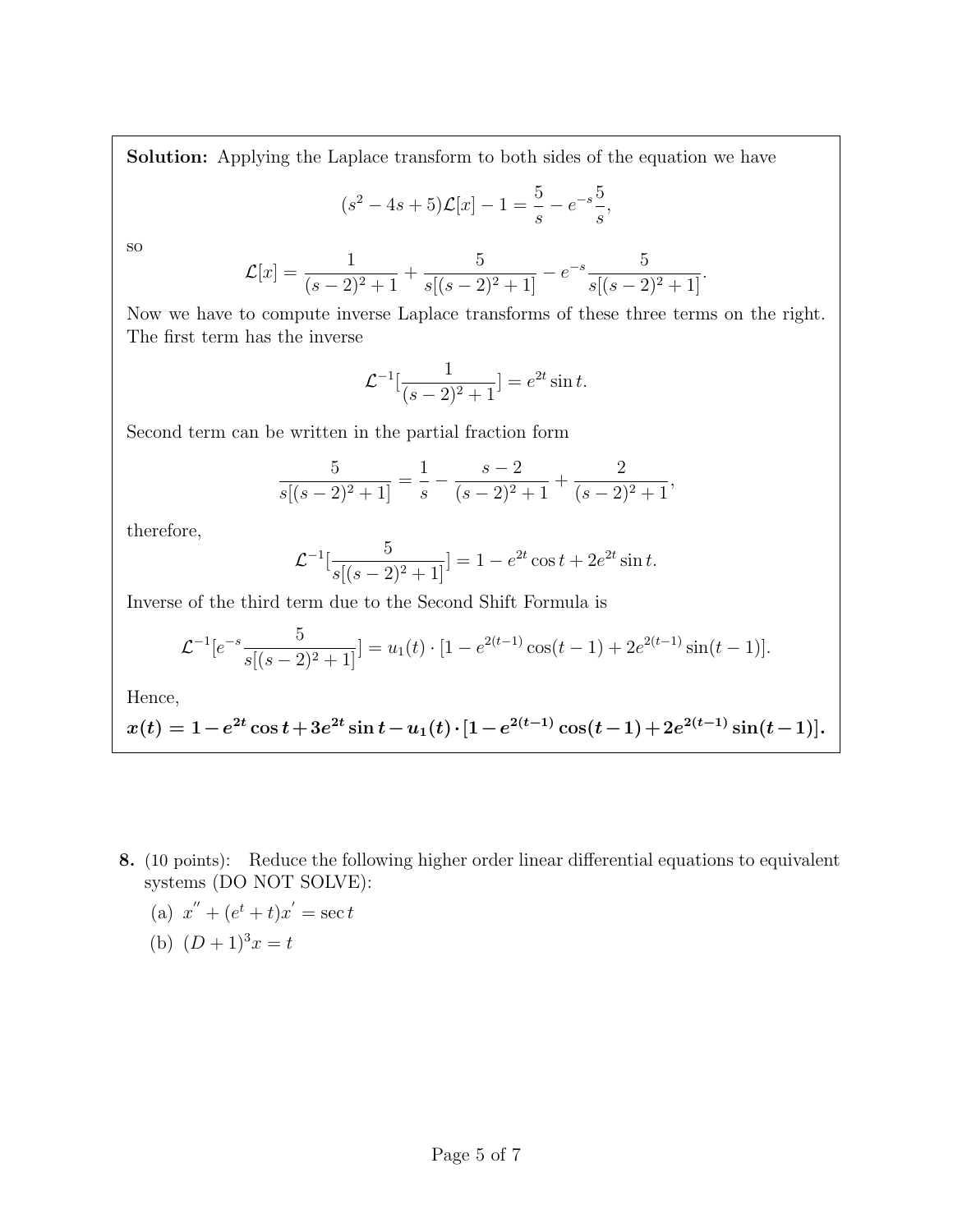## Solution:

(a) Introducing  $x_1 = x$  and  $x_2 = x'$  we have

$$
x'_{1} = x_{2},
$$
  
\n
$$
x'_{2} = -(e^{t} + t)x_{2} + \sec t.
$$

**ANS:** 
$$
Dx = Ax + E(t)
$$
 with  $A = \begin{pmatrix} 0 & 1 \\ 0 & -e^t - t \end{pmatrix}$  and  $E(t) = \begin{pmatrix} 0 \\ \sec(t) \end{pmatrix}$ 

(b) Introducing  $x_1 = x$ ,  $x_2 = x'$  and  $x_3 = x''$  we have

$$
x'_{1} = x_{2},
$$
  
\n
$$
x'_{2} = x_{3},
$$
  
\n
$$
x'_{3} = -x_{1} - 3x_{2} - 3x_{3} + t.
$$

**ANS:** 
$$
Dx = Ax + E(t)
$$
 with  $A = \begin{pmatrix} 0 & 1 & 0 \\ 0 & 0 & 1 \\ -1 & -3 & -3 \end{pmatrix}$  and  $E(t) = \begin{pmatrix} 0 \\ 0 \\ t \end{pmatrix}$ .

9. (10 points): Determine whether the vector functions

$$
h_1(t) = \begin{pmatrix} 3e^{4t} \\ e^{4t} \end{pmatrix} \text{ and } h_2(t) = \begin{pmatrix} 3e^{-4t} \\ e^{-4t} \end{pmatrix}
$$

generate the general solution of the system

$$
x_1' = 5x_1 - 3x_2,
$$
  

$$
x_2' = 3x_1 - 5x_2.
$$

Justify your answer.